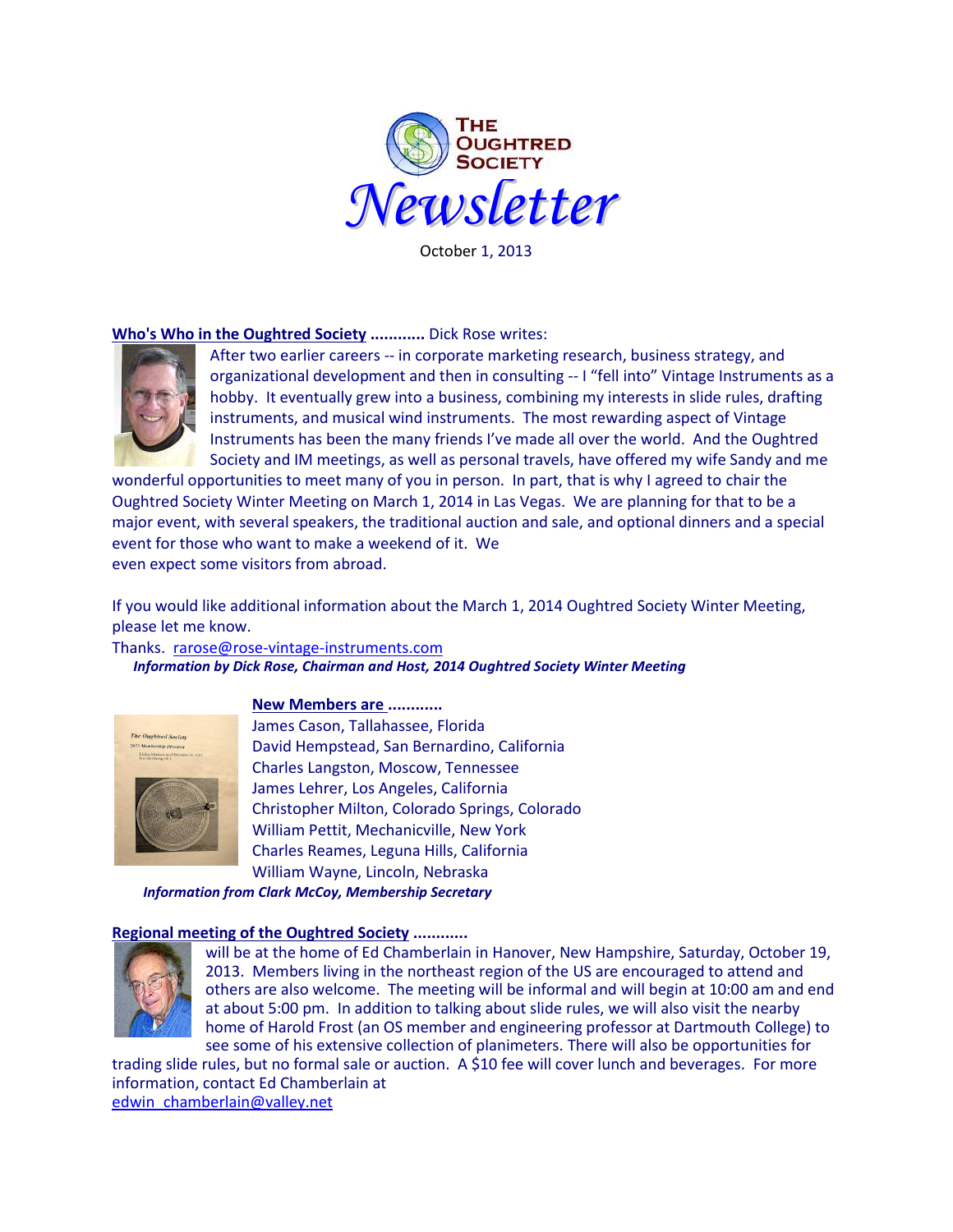#### *Information from Ed Chamberlain*

## **Announcement from the Smithsonian Institution ............**



Catalog records for the slide rules and planimeters in the Mathematics Collections of the National Museum of American History have been digitized and are available at [http://americanhistory.si.edu/collections/object-groups.](http://americanhistory.si.edu/collections/object-groups)

Each object page includes a form for submitting comments and corrections. Digitization is an ongoing process across the entire Smithsonian Institution, so records for like objects in other collections may be found by searching

# [http://collections.si.edu/search.](http://collections.si.edu/search)

Please let me know if you have questions or need more information. Thanks, Amy K. Ackerberg-Hastings Project Assistant, Medicine & Science, National Museum of American History; Adjunct Professor, History, University of Maryland University College; and Oughtred Society member. aackerbe " a t " verizon.net

### **Winter Meeting March 1, 2014 in Las Vegas will feature ............**



- Joe Pasquale, Professor of Computer Science, University of California, San Diego, presenting his popular slide rule seminar.
- Richard Smith Hughes presenting a discussion of specialty slide rules and what they can do.
- Friday evening Group Dinner
- Our usual exciting auction, a source for bargains as well as rare items.
- Combine a pleasure or vacation trip with a great slide rule meeting!

# **Notable eBay sales ............**

- Hemmi No. 200 slide rule - 40 cm scales - 6 scales folded 6 times each \$2091.



- Hemmi No. 200 slide rule - 40 cm scales \$2032.

- Loga cylindrical slide rule - 7.5 m scales \$720.



- Coggeshall rule -18th century \$608.



- Hemmi No. 259D-S \$510.